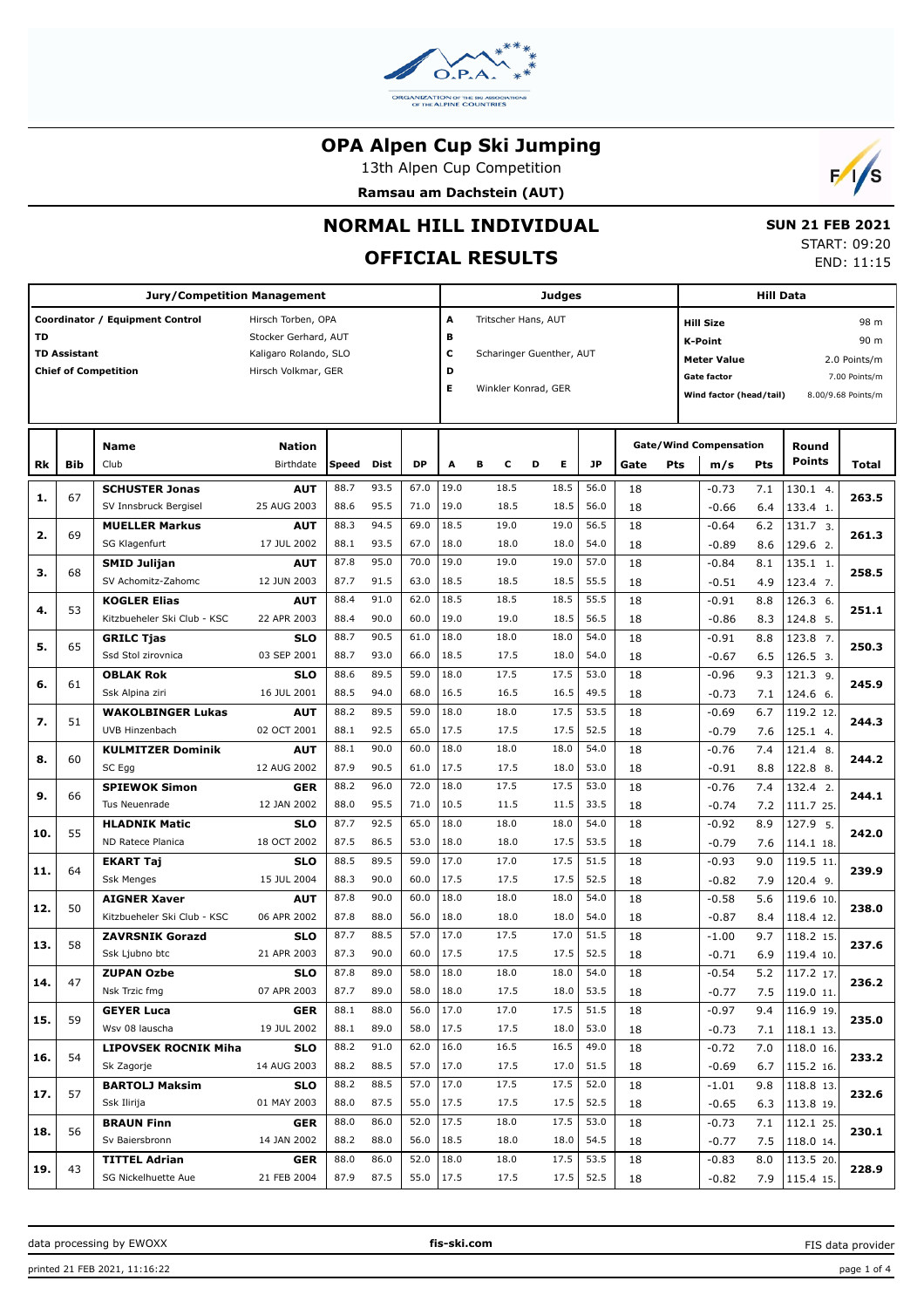

13th Alpen Cup Competition





# **NORMAL HILL INDIVIDUAL**

# **OFFICIAL RESULTS**

 **SUN 21 FEB 2021** START: 09:20

|     |            | <b>OFFICIAL RESULTS</b>           |                           |              |              |              |              |              |   |              |              |          |            |                               |            |                        | END: 11:15 |
|-----|------------|-----------------------------------|---------------------------|--------------|--------------|--------------|--------------|--------------|---|--------------|--------------|----------|------------|-------------------------------|------------|------------------------|------------|
|     |            | Name                              | <b>Nation</b>             |              |              |              |              |              |   |              |              |          |            | <b>Gate/Wind Compensation</b> |            | Round                  |            |
| Rk  | <b>Bib</b> | Club                              | Birthdate                 | Speed        | Dist         | <b>DP</b>    | A            | в<br>c       | D | Е            | <b>JP</b>    | Gate     | <b>Pts</b> | m/s                           | Pts        | <b>Points</b>          | Total      |
|     |            | <b>ZIMMERMANN Raffael</b>         | <b>AUT</b>                | 87.5         | 87.0         | 54.0         | 18.0         | 18.5         |   | 17.5         | 54.0         | 18       |            | $-1.10$                       | 10.6       | 118.6 14.              |            |
| 20. | 62         | Nordic Team Absam                 | 17 AUG 2003               | 87.3         | 86.0         | 52.0         | 18.0         | 18.0         |   | 17.5         | 53.5         | 18       |            | $-0.47$                       | 4.5        | 110.0 29.              | 228.6      |
|     |            | <b>MILESI Enzo</b>                | <b>FRA</b>                | 87.8         | 85.5         | 51.0         | 17.5         | 18.0         |   | 18.0         | 53.5         | 18       |            | $-0.76$                       | 7.4        | 111.9 26.              |            |
| 21. | 38         | S.C nanceen                       | 08 MAR 2003               | 87.7         | 87.5         | 55.0         | 17.5         | 18.0         |   | 18.0         | 53.5         | 18       |            | $-0.67$                       | 6.5        | 115.0 17.              | 226.9      |
|     |            | <b>WASSER Yanick</b>              | <b>SUI</b>                | 88.1         | 87.5         | 55.0         | 18.0         | 18.0         |   | 18.0         | 54.0         | 18       |            | $-0.83$                       | 8.0        | 117.0 18.              |            |
| 22. | 44         | Einsiedeln                        | 27 MAY 2004               | 87.8         | 84.0         | 48.0         | 17.5         | 17.5         |   | 18.0         | 53.0         | 18       |            | $-0.77$                       | 7.5        | 108.5 33.              | 225.5      |
|     |            | <b>IMHOF Remo</b>                 | <b>SUI</b>                | 88.4         | 85.5         | 51.0         | 16.5         | 18.0         |   | 18.0         | 52.5         | 18       |            | $-0.98$                       | 9.5        | 113.0 23.              |            |
| 23. | 29         | Einsiedeln                        | 19 NOV 2003               | 88.4         | 86.5         | 53.0         | 16.0         | 17.0         |   | 17.0         | 50.0         | 18       |            | $-0.96$                       | 9.3        | 112.3 22.              | 225.3      |
| 24. | 40         | <b>TRITSCHER David</b>            | <b>AUT</b>                | 87.9         | 86.5         | 53.0         | 17.5         | 17.5         |   | 17.5         | 52.5         | 18       |            | $-0.82$                       | 7.9        | 113.4 21.              | 223.3      |
|     |            | Wsv Ramsau                        | 30 AUG 2003               | 87.8         | 85.5         | 51.0         | 17.0         | 17.0         |   | 17.5         | 51.5         | 18       |            | $-0.76$                       | 7.4        | 109.9 30.              |            |
| 25. | 46         | <b>HETTICH Tim</b>                | <b>GER</b>                | 87.8         | 86.0         | 52.0         | 17.5         | 17.0         |   | 17.5         | 52.0         | 18       |            | $-0.69$                       | 6.7        | 110.7 27.              | 223.1      |
|     |            | Ski Team schonach rohrhards       | 03 MAY 2002               | 87.8         | 86.5         | 53.0         | 17.5         | 17.0         |   | 17.5         | 52.0         | 18       |            | $-0.76$                       | 7.4        | 112.4 20.              |            |
| 26. | 49         | <b>JEGLIC Timotej</b>             | <b>SLO</b>                | 87.7         | 87.5         | 55.0         | 17.5         | 17.5         |   | 17.5         | 52.5         | 18       |            | $-0.58$                       | 5.6        | 113.1 22.              | 222.2      |
|     |            | Ssk Ilirija                       | 21 MAR 2002               | 87.4         | 85.5         | 51.0         | 17.0         | 17.5         |   | 17.0         | 51.5         | 18       |            | $-0.68$                       | 6.6        | 109.1 32.              |            |
| 27. | 22         | <b>HOYER Eric</b>                 | GER                       | 88.0         | 85.0         | 50.0         | 17.5         | 17.5         |   | 17.5         | 52.5         | 18       |            | $-0.69$                       | 6.7        | 109.2 31.              | 221.2      |
|     |            | Sg Nickelhuette aue               | 31 MAY 2002               | 87.9         | 86.5         | 53.0         | 17.0         | 17.5         |   | 17.5         | 52.0         | 18       |            | $-0.72$                       | 7.0        | 112.0 23.              |            |
| 28. | 39         | <b>ERJAVEC Nace</b>               | <b>SLO</b>                | 87.9         | 85.0         | 50.0         | 18.0         | 17.5         |   | 17.5         | 53.0         | 18       |            | $-0.71$                       | 6.9        | 109.9 28.              | 221.0      |
|     |            | Ssk Alpina ziri                   | 27 AUG 2002               | 87.8         | 85.0         | 50.0         | 17.5         | 18.0         |   | 18.0         | 53.5         | 18       |            | $-0.78$                       | 7.6        | 111.1 27.              |            |
| 29. | 28         | <b>KESSELI Juri</b>               | <b>SUI</b>                | 88.1         | 85.5         | 51.0         | 17.5         | 17.5         |   | 17.5         | 52.5         | 18       |            | $-0.98$                       | 9.5        | 113.0 23.              | 220.9      |
|     |            | SC Einsiedeln                     | 12 SEP 2005               | 87.9         | 85.0         | 50.0         | 17.0         | 17.5         |   | 17.0         | 51.5         | 18       |            | $-0.66$                       | 6.4        | 107.9 36.              |            |
| 30. | 33         | <b>BEGRAND Mael</b>               | <b>FRA</b>                | 88.1         | 85.0         | 50.0         | 17.0         | 17.5         |   | 16.5         | 51.0         | 18       |            | $-0.92$                       | 8.9        | 109.9 28.              | 220.5      |
|     |            | PREMANON SKI CLUB                 | 02 APR 2004               | 88.1         | 86.5         | 53.0<br>48.0 | 17.5         | 17.5<br>17.0 |   | 17.5         | 52.5         | 18       |            | $-0.53$                       | 5.1        | 110.6 28.              |            |
| 31. | 23         | <b>PERME Lovro</b><br>SD DOLOMITI | <b>SLO</b><br>08 MAY 2004 | 87.7<br>87.5 | 84.0<br>86.5 | 53.0         | 17.0<br>17.5 | 17.5         |   | 17.5<br>17.5 | 51.5<br>52.5 | 18       |            | $-0.82$                       | 7.9        | 107.4 34.              | 219.8      |
|     |            | <b>REP Marcel</b>                 | <b>SLO</b>                | 87.5         | 83.5         | 47.0         | 17.5         | 16.0         |   | 16.5         | 50.0         | 18<br>18 |            | $-0.71$<br>$-0.93$            | 6.9<br>9.0 | 112.4 20.<br>106.0 35. |            |
| 32. | 42         | Ssd Stol zirovnica                | 12 SEP 2002               | 87.3         | 87.0         | 54.0         | 16.0         | 16.0         |   | 17.0         | 49.0         | 18       |            | $-0.93$                       | 9.0        | 112.0 23.              | 218.0      |
|     |            | <b>LACROIX Olan</b>               | <b>SUI</b>                | 88.0         | 85.5         | 51.0         | 17.0         | 18.0         |   | 17.5         | 52.5         | 18       |            | $-0.53$                       | 5.1        | 108.6 33.              |            |
| 33. | 48         | Les Diablerets                    | 21 MAR 2001               | 87.8         | 83.0         | 46.0         | 17.0         | 18.0         |   | 17.5         | 52.5         | 18       |            | $-0.78$                       | 7.6        | 106.1 37.              | 214.7      |
|     |            | <b>ERNST Elia</b>                 | <b>AUT</b>                | 87.6         | 81.5         | 43.0         | 17.5         | 17.5         |   | 17.5         | 52.5         | 18       |            | $-0.84$                       | 8.1        | 103.6 39.              |            |
| 34. | 34         | SC Fieberbrunn                    | 29 MAR 2004               | 87.5         | 84.5         | 49.0         | 18.0         | 18.0         |   | 18.0         | 54.0         | 18       |            | $-0.64$                       | 6.2        | 109.2 31.              | 212.8      |
|     |            | <b>HOFER Michael</b>              | <b>AUT</b>                | 88.4         | 85.0         | 50.0         | 16.5         | 17.5         |   | 17.0         | 51.0         | 18       |            | $-0.88$                       | 8.5        | 109.5 30.              |            |
| 35. | 63         | UVB Hinzenbach                    | 22 AUG 2002               | 88.1         | 85.0         | 50.0         | 15.5         | 16.0         |   | 16.0         | 47.5         | 18       |            | $-0.56$                       | 5.4        | 102.9 42.              | 212.4      |
|     |            | <b>CHERVET Jules</b>              | <b>FRA</b>                | 87.7         | 82.5         | 45.0         | 17.0         | 16.5         |   | 16.5         | 50.0         | 18       |            | $-0.81$                       | 7.8        | 102.8 41               |            |
| 36. | 41         | <b>CS CHAMONIX</b>                | 31 DEC 2003               | 87.5         | 86.0         | 52.0         | 15.5         | 17.0         |   | 17.0         | 49.5         | 18       |            | $-0.69$                       | 6.7        | 108.2 34.              | 211.0      |
|     |            | <b>HAUSER Krystof</b>             | CZE                       | 87.5         | 83.5         | 47.0         | 16.5         | 17.5         |   | 17.5         | 51.5         | 18       |            | $-0.75$                       | 7.3        | 105.8 38.              |            |
| 37. | 45         | TJ Dukla Liberec                  | 29 DEC 2002               | 87.5         | 82.0         | 44.0         | 17.0         | 17.5         |   | 17.0         | 51.5         | 18       |            | $-0.95$                       | 9.2        | 104.7 39.              | 210.5      |
|     |            | <b>FRIES Philipp</b>              | <b>GER</b>                | 87.9         | 85.0         | 50.0         | 16.5         | 16.5         |   | 17.0         | 50.0         | 18       |            | $-0.91$                       | 8.8        | 108.8 32.              |            |
| 38. | 16         | SC Ruhpolding                     | 26 DEC 2003               | 87.9         | 82.5         | 45.0         | 16.5         | 16.5         |   | 16.5         | 49.5         | 18       |            | $-0.71$                       | 6.9        | 101.4 43.              | 210.2      |
|     |            | <b>OBERSTEINER Louis</b>          | <b>AUT</b>                | 88.1         | 80.0         | 40.0         | 17.0         | 17.0         |   | 17.5         | 51.5         | 18       |            | $-0.83$                       | 8.0        | 99.5 44.               |            |
| 39. | 9          | Skisprungclub Wiener stadta       | 10 AUG 2004               | 88.0         | 84.5         | 49.0         | 17.5         | 17.0         |   | 17.5         | 52.0         | 18       |            | $-0.74$                       | 7.2        | 108.2 34.              | 207.7      |
|     |            | <b>PERHAB Jakob</b>               | <b>AUT</b>                | 88.1         | 81.5         | 43.0         | 16.5         | 16.5         |   | 16.5         | 49.5         | 18       |            | $-0.99$                       | 9.6        | 102.1 42.              |            |
| 40. | 27         | Wsv Ramsau                        | 02 APR 2003               | 87.9         | 83.0         | 46.0         | 17.0         | 17.5         |   | 17.5         | 52.0         | 18       |            | $-0.77$                       | 7.5        | 105.5 38.              | 207.6      |
|     | 52         | <b>GRUNDMANN Paul Justus</b>      | <b>GER</b>                | 87.3         | 80.0         | 40.0         | 16.5         | 17.0         |   | 16.5         | 50.0         | 18       |            | $-0.52$                       | 5.0        | 95.0 53.               | 206.5      |
| 41. |            | Sc Steinbach-hallenberg           | 26 MAY 2003               | 87.2         | 87.5         | 55.0         | 16.0         | 17.0         |   | 17.5         | 50.5         | 18       |            | $-0.62$                       | 6.0        | 111.5 26.              |            |
| 42. | 18         | <b>GRUENWALD Luca</b>             | <b>AUT</b>                | 87.7         | 84.0         | 48.0         | 17.5         | 16.5         |   | 16.5         | 50.5         | 18       |            | $-0.76$                       | 7.4        | 105.9 36.              | 206.3      |
|     |            | SC Bischofshofen                  | 19 SEP 2004               | 87.5         | 81.5         | 43.0         | 17.5         | 17.0         |   | 17.5         | 52.0         | 18       |            | $-0.56$                       | 5.4        | 100.4 44.              |            |
| 43. |            | <b>RYGL David</b>                 | CZE                       | 87.5         | 83.0         | 46.0         | 17.0         | 17.0         |   | 17.5         | 51.5         | 18       |            | $-0.87$                       | 8.4        | 105.9 36.              | 204.0      |
|     | 13         | LSK Lomnice nad Popelkou          | 13 JUN 2005               | 87.4         | 79.5         | 39.0 17.0    |              | 17.0         |   | 17.0         | 51.0         | 18       |            | $-0.84$                       | 8.1        | 98.1 47.               |            |

data processing by EWOXX **fis-ski.com**

FIS data provider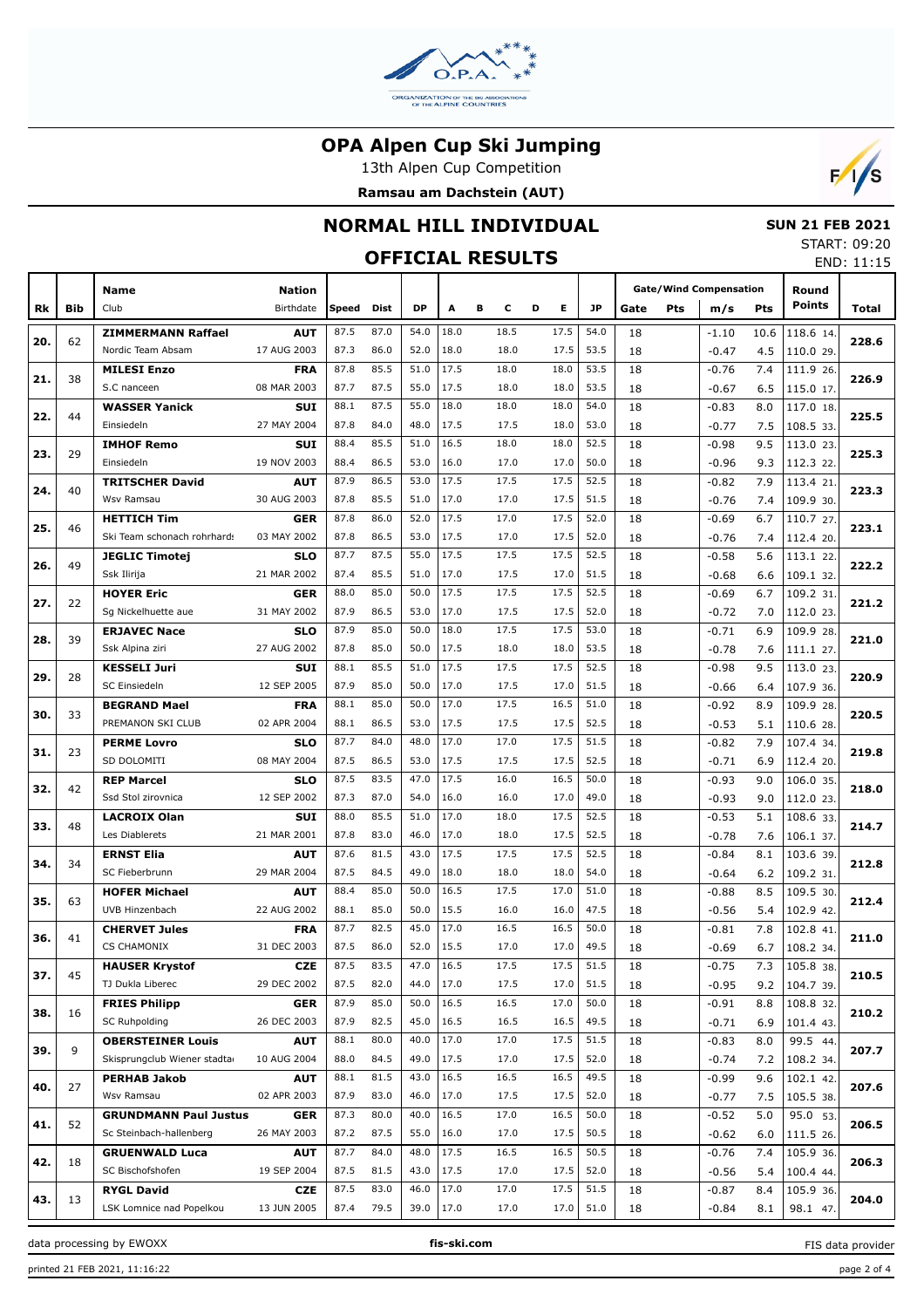

13th Alpen Cup Competition





#### **NORMAL HILL INDIVIDUAL**

# **OFFICIAL RESULTS**

 **SUN 21 FEB 2021** START: 09:20

|     |                | UFFILIAL KEJULIJ                 |                    |              |              |               |              |              |              |              |          |     |                               |            |                  | END: 11:15 |
|-----|----------------|----------------------------------|--------------------|--------------|--------------|---------------|--------------|--------------|--------------|--------------|----------|-----|-------------------------------|------------|------------------|------------|
|     |                | Name                             | <b>Nation</b>      |              |              |               |              |              |              |              |          |     | <b>Gate/Wind Compensation</b> |            | Round            |            |
| Rk  | <b>Bib</b>     | Club                             | Birthdate          | Speed        | <b>Dist</b>  | <b>DP</b>     | Α            | в<br>с       | E.<br>D      | JP           | Gate     | Pts | m/s                           | <b>Pts</b> | <b>Points</b>    | Total      |
|     |                | <b>BEDENIK Tadej</b>             | <b>SLO</b>         | 87.3         | 80.5         | 41.0          | 17.5         | 17.0         | 17.0         | 51.5         | 18       |     | $-0.70$                       | 6.8        | 99.3 45.         |            |
| 44. | 21             | Sk Triglav kranj                 | 08 APR 2005        | 87.3         | 82.5         | 45.0          | 17.5         | 17.5         | 17.0         | 52.0         | 18       |     | $-0.75$                       | 7.3        | 104.3 40.        | 203.6      |
|     |                | <b>SCHWARZ Sebastian</b>         | <b>GER</b>         | 88.0         | 81.5         | 43.0          | 17.0         | 16.5         | 17.0         | 50.5         | 18       |     | $-0.89$                       | 8.6        | 102.1 42.        |            |
| 45. | 12             | Wsv Reit im winkl                | 13 AUG 2003        | 87.8         | 81.0         | 42.0          | 17.0         | 17.0         | 17.0         | 51.0         | 18       |     | $-0.66$                       | 6.4        | 99.4 46.         | 201.5      |
|     |                | <b>GAY Julien</b>                | <b>FRA</b>         | 87.6         | 81.5         | 43.0          | 16.5         | 17.0         | 17.0         | 50.5         | 18       |     | $-1.02$                       | 9.9        | 103.4 40.        | 200.6      |
| 46. | 31             | Sc Nanceen                       | 29 APR 2004        | 87.5         | 81.5         | 43.0          | 17.0         | 17.0         | 17.0         | 51.0         | 18       |     | $-0.33$                       | 3.2        | 97.2 50.         |            |
| 47. | 35             | <b>REPELLIN Ari</b>              | <b>FRA</b>         | 87.3         | 79.5         | 39.0          | 16.5         | 17.0         | 16.5         | 50.0         | 18       |     | $-0.88$                       | 8.5        | 97.5<br>- 49.    | 200.5      |
|     |                | Chamonix                         | 18 MAR 2004        | 87.2         | 83.0         | 46.0          | 16.0         | 17.5         | 17.0         | 50.5         | 18       |     | $-0.67$                       | 6.5        | 103.0 41.        |            |
| 48. | 15             | <b>SUBIC Adam</b>                | <b>SLO</b>         | 87.8         | 80.0         | 40.0          | 17.0         | 17.0         | 17.0         | 51.0         | 18       |     | $-0.85$                       | 8.2        | 99.2 46.         | 199.4      |
|     |                | SD Dolomiti                      | 16 AUG 2002        | 87.7         | 82.0         | 44.0          | 16.0         | 16.0         | 17.0         | 49.0         | 18       |     | $-0.74$                       | 7.2        | 100.2 45.        |            |
| 49. | 37             | <b>FUSSI Julian</b>              | GER                | 87.4         | 78.5         | 37.0          | 16.5         | 17.5         | 16.5         | 50.5         | 18       |     | $-0.97$                       | 9.4        | 96.9 50.         | 194.9      |
|     |                | <b>SC Ruhpolding</b>             | 22 MAY 2005        | 87.4         | 80.5         | 41.0          | 16.5         | 17.5         | 16.5         | 50.5         | 18       |     | $-0.67$                       | 6.5        | 98.0 48.         |            |
| 50. | 19             | <b>SVINGER Patrick</b>           | GER                | 88.2         | 82.5         | 45.0          | 15.5         | 14.5         | 16.0         | 46.0         | 18       |     | $-0.49$                       | 4.7        | 95.7 51          | 193.0      |
|     |                | Sc Partenkirchen                 | 05 MAY 2001        | 88.1         | 81.0         | 42.0          | 16.5         | 15.5         | 16.5         | 48.5         | 18       |     | $-0.70$                       | 6.8        | 97.3 49.         |            |
| 51. | 25             | <b>TEPES Jon</b>                 | <b>SLO</b>         | 87.9         | 81.0         | 42.0          | 17.0         | 16.5         | 16.5         | 50.0         | 18       |     | $-0.60$                       | 5.8        | 97.8<br>48       | 190.1      |
|     |                | Sd Dolomiti                      | 12 AUG 2002        | 87.9         | 80.0         | 40.0          | 15.0         | 16.5         | 16.0         | 47.5         | 18       |     | $-0.50$                       | 4.8        | 92.3 52.         |            |
| 52. | 32             | <b>KAINZNER Jonathan</b>         | AUT                | 88.2         | 77.5         | 35.0          | 17.5         | 17.0         | 16.5         | 51.0         | 18       |     | $-1.00$                       | 9.7        | 95.7<br>51       | 186.5      |
|     |                | SC Mayrhofen                     | 17 FEB 2005        | 88.0         | 78.5         | 37.0          | 16.0         | 17.0         | 16.0         | 49.0         | 18       |     | $-0.50$                       | 4.8        | 90.8 56.         |            |
| 53. | 14             | <b>HEUMANN Lucas</b>             | <b>GER</b>         | 87.5         | 77.5         | 35.0          | 16.5         | 16.5         | 16.5         | 49.5         | 18       |     | $-0.87$                       | 8.4        | 92.9<br>56.      | 186.3      |
|     |                | Wsv Oberaudorf                   | 13 OCT 2004        | 87.2         | 78.0         | 36.0          | 16.5         | 16.5         | 16.5         | 49.5         | 18       |     | $-0.82$                       | 7.9        | 93.4 51          |            |
| 54. | 26             | <b>KOENIG Tobias</b>             | GER                | 87.7         | 77.5         | 35.0          | 17.0         | 17.0         | 17.0         | 51.0         | 18       |     | $-0.78$                       | 7.6        | 93.6<br>55.      | 185.4      |
|     |                | Sc Oberstdorf                    | 31 DEC 2001        | 87.6         | 78.0         | 36.0          | 17.0         | 17.0         | 16.5         | 50.5         | 18       |     | $-0.55$                       | 5.3        | 91.8<br>54.      |            |
| 55. | 36             | <b>STEINBEISSER Simon</b>        | <b>GER</b>         | 88.1         | 80.0         | 40.0          | 17.0         | 17.0         | 16.5         | 50.5         | 18       |     | $-0.88$                       | 8.5        | 99.0<br>47       | 184.9      |
|     |                | Sc Ruhpolding                    | 15 APR 2003        | 87.5         | 74.5         | 29.0          | 17.0         | 17.0         | 16.5         | 50.5         | 18       |     | $-0.66$                       | 6.4        | 85.9 61          |            |
| 56. | 8              | <b>SIEBER Marius</b>             | <b>SUI</b>         | 87.3         | 76.5         | 33.0          | 16.5         | 17.0         | 17.0         | 50.5         | 18       |     | $-0.93$                       | 9.0        | 92.5<br>57.      | 183.6      |
|     |                | Am Bachtel                       | 22 FEB 2005        | 87.3         | 77.0         | 34.0          | 16.5         | 17.0         | 16.5         | 50.0         | 18       |     | $-0.73$                       | 7.1        | 91.1 55.         |            |
| 57. | $\overline{7}$ | <b>SCHMID Emanuel</b>            | GER                | 87.7         | 75.5         | 31.0          | 16.5         | 16.5         | 17.0         | 50.0         | 18       |     | $-0.93$                       | 9.0        | 90.0<br>58.      | 181.9      |
|     |                | Wsv Oberaudorf                   | 05 FEB 2003        | 87.5         | 78.0         | 36.0          | 17.0         | 16.0         | 17.0         | 50.0         | 18       |     | $-0.61$                       | 5.9        | 91.9<br>53.      |            |
| 58. | 24             | <b>KRENEK Filip</b>              | <b>CZE</b>         | 87.7<br>87.7 | 78.0         | 36.0          | 16.5         | 17.0         | 16.5         | 50.0         | 18       |     | $-0.83$                       | 8.0        | 94.0<br>54       | 176.6      |
|     |                | TJ Roznov pod Radhostem          | 09 DEC 2005        | 88.0         | 73.5<br>76.5 | 27.0<br>33.0  | 16.5<br>15.5 | 17.0<br>15.5 | 16.5<br>16.0 | 50.0<br>47.0 | 18       |     | $-0.58$                       | 5.6        | 82.6<br>- 62.    |            |
| 59. | 20             | <b>TRUNZ Felix</b><br>Am Bachtel | SUI<br>20 APR 2006 | 87.9         | 76.5         | 33.0          | 17.0         | 17.0         | 16.5         | 50.5         | 18       |     | $-0.61$                       | 5.9        | 85.9<br>59.      | 176.3      |
|     |                | <b>JACQUEL Naokin</b>            | <b>FRA</b>         | 87.9         | 73.5         | 27.0          | 16.0         | 16.0         | 16.0         | 48.0         | 18<br>18 |     | $-0.71$<br>$-0.88$            | 6.9<br>8.5 | 90.4 57.<br>83.5 |            |
| 60. | 6              | A.S gerardmer ski nordique       | 13 JUN 2001        | 87.9         | 78.0         | 36.0          | 16.5         | 15.5         | 15.5         | 47.5         | 18       |     | $-0.54$                       | 5.2        | 62<br>88.7 58.   | 172.2      |
|     |                | <b>FRICKE Leif</b>               | <b>GER</b>         | 88.0         | 72.0         | 24.0          | 15.0         | 16.0         | 16.0         | 47.0         | 18       |     | $-0.93$                       | 9.0        | 80.0 65.         |            |
| 61. | $\overline{4}$ | Sg Nickelhuette aue              | 25 MAY 2002        | 88.1         | 76.5         | 33.0          | 15.5         | 15.5         | 16.5         | 47.5         | 18       |     | $-0.81$                       | 7.8        | 88.3 59.         | 168.3      |
|     |                | <b>SCHMIDT Fabian</b>            | <b>GER</b>         | 86.6         | 74.5         | 29.0          | 15.5         | 16.0         | 16.0         | 47.5         | 18       |     | $-0.85$                       | 8.2        | 84.7 61.         |            |
| 62. | 5              | Sg Nickelhuette aue              | 21 MAR 2001        | 86.7         | 74.0         | 28.0          | 15.0         | 15.5         | 16.0         | 46.5         | 18       |     | $-0.63$                       | 6.1        | 80.6 64.         | 165.3      |
|     |                | <b>KLOSS Robin</b>               | <b>GER</b>         | 87.4         | 74.5         | 29.0          | 16.5         | 16.5         | 16.5         | 49.5         | 18       |     | $-0.76$                       | 7.4        | 85.9 59.         |            |
| 63. | 3              | SC Willingen                     | 11 JUN 2005        | 87.3         | 71.5         | 23.0          | 16.5         | 16.5         | 16.5         | 49.5         | 18       |     | $-0.67$                       | 6.5        | 79.0 65.         | 164.9      |
|     |                | <b>FRISCHMANN Felix</b>          | <b>GER</b>         | 87.5         | 73.0         | 26.0          | 16.5         | 17.0         | 16.5         | 50.0         | 18       |     | $-0.71$                       | 6.9        | 82.9 63.         |            |
| 64. | 2              | WSV Gruna                        | 29 JUL 2005        | 87.4         | 72.5         | 25.0          | 16.5         | 17.0         | 16.5         | 50.0         | 18       |     | $-0.68$                       | 6.6        | 81.6 63.         | 164.5      |
|     |                | <b>SCHULZ Paul</b>               | <b>GER</b>         | 87.2         | 73.5         | 27.0          | 14.0         | 14.5         | 15.5         | 44.0         | 18       |     | $-0.57$                       | 5.5        | 76.5 67.         |            |
| 65. | $\mathbf{1}$   | WSV Gruna                        | 26 JUN 2003        | 87.1         | 78.0         | 36.0          | 14.5         | 15.0         | 16.0         | 45.5         | 18       |     | $-0.62$                       | 6.0        | 87.5 60.         | 164.0      |
|     |                | <b>STURM Micha</b>               | SUI                | 87.4         | 71.5         | 23.0          | 16.0         | 16.0         | 16.0         | 48.0         | 18       |     | $-0.83$                       | 8.0        | 79.0 66.         |            |
| 66. | 11             | Ulisbach                         | 11 FEB 2004        | 87.2         | 71.0         | 22.0          | 16.0         | 15.5         | 16.0         | 47.5         | 18       |     | $-0.64$                       | 6.2        | 75.7 66.         | 154.7      |
|     |                | JINDRISEK Jiri                   | CZE                | 87.9         | 72.5         | 25.0          | 16.5         | 16.5         | 16.5         | 49.5         | 18       |     | $-0.64$                       | 6.2        | 80.7 64.         |            |
| 67. | 17             | JKL Desna-DUKLA                  | 30 JUN 2004        | 87.8         | 69.0         | $18.0$   15.0 |              | 16.0         | 15.5         | 46.5         | 18       |     | $-0.58$                       | 5.6        | 70.1 68.         | 150.8      |
|     |                |                                  |                    |              |              |               |              |              |              |              |          |     |                               |            |                  |            |

data processing by EWOXX **fis-ski.com**

FIS data provider